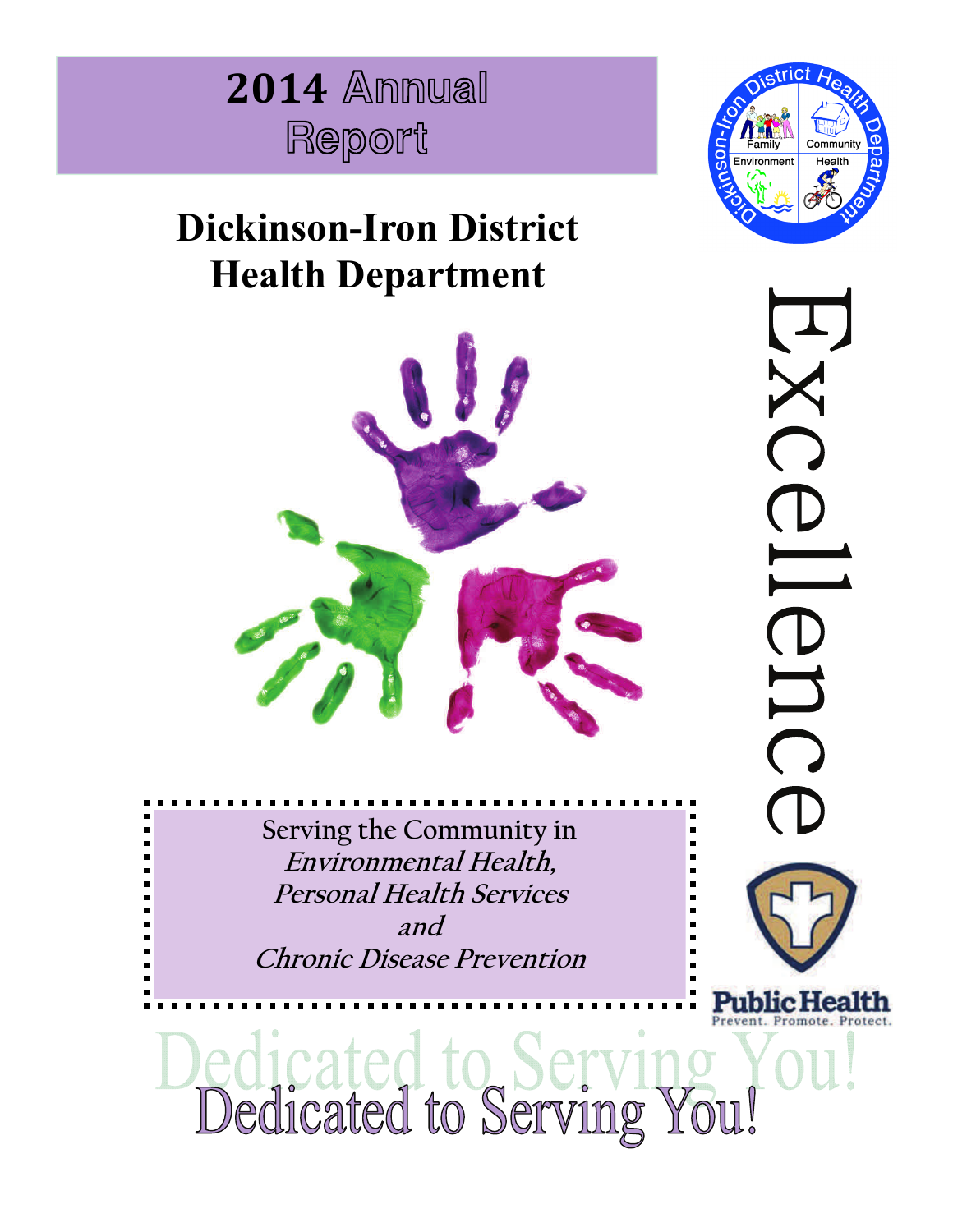### **To the Residents and Our Community Partners in Dickinson and Iron Counties:**

What is a local Health Department?

Local health departments are city, county, district, or tribal government agencies. They report to a mayor, city council, county board of health, or county commission. Some local health departments are units of their state government. There are approximately 2,800 local health departments across the United States.

Every day, local health departments work to protect and promote health and well-being for all people in their communities. Local health departments are on the front lines of population health. The general public may not always see the work that's done, but communities are safer and healthier because of it.

Getting regular checkups and having health insurance are important for good health, but much of what influences health happens outside of the doctor's office. From implementing smoke-fee air laws that provide for clean indoor air, to making fresh, nutritious produce more accessible, local health department activities strive to positively impact the determinants of health, in turn allowing for healthy choices that keep people and populations healthy.

Local health departments also work with other community partners to ensure that clean water, safe food, and fresh air are the norm for all of us, while at the same time being ready to respond to emergencies that threaten the health and safety of our communities.

It is my pleasure to bring to you this annual report for 2014. The report highlights some of the programs and activities conducted by your local health department and the dedicated health professional that make up its staff.

I encourage and invite your questions, comments, or suggestions.

Sincerely,

Stephen Markham, MPH Director/ Health Officer

*Our Mission: "To assure the highest possible level of health for the people of the communities we serve."* 

**Health Department Administration** 

Stephen Markham, MPH Director/Health Officer

Teresa Frankovich, MD, MPH Medical Director

Joyce Ziegler, RNC, BSN Community Health Services **Director** 

Daren Deyaert, RS, BS Environmental Health **Director** 

**Address:**  601 Washington Ave. Iron River, MI 49935 and 818 Pyle Drive Kingsford, MI 49802

> **Phone:**  (906) 265-9913 (906) 774-1868

> **Fax:**  (906) 265-2950 (906) 774-9910

E-mail: rumpf@hline.org

**We're on the web! www.didhd.org** 

# Serving you since 1936

# **Dickinson-Iron District Board of Health**

Joe Stevens, Chair Patti Peretto, Vice Chair Tim Aho Barbara Kramer Carl Lind Henry Wender

*"An ounce in prevention is worth a pound in cure."* 

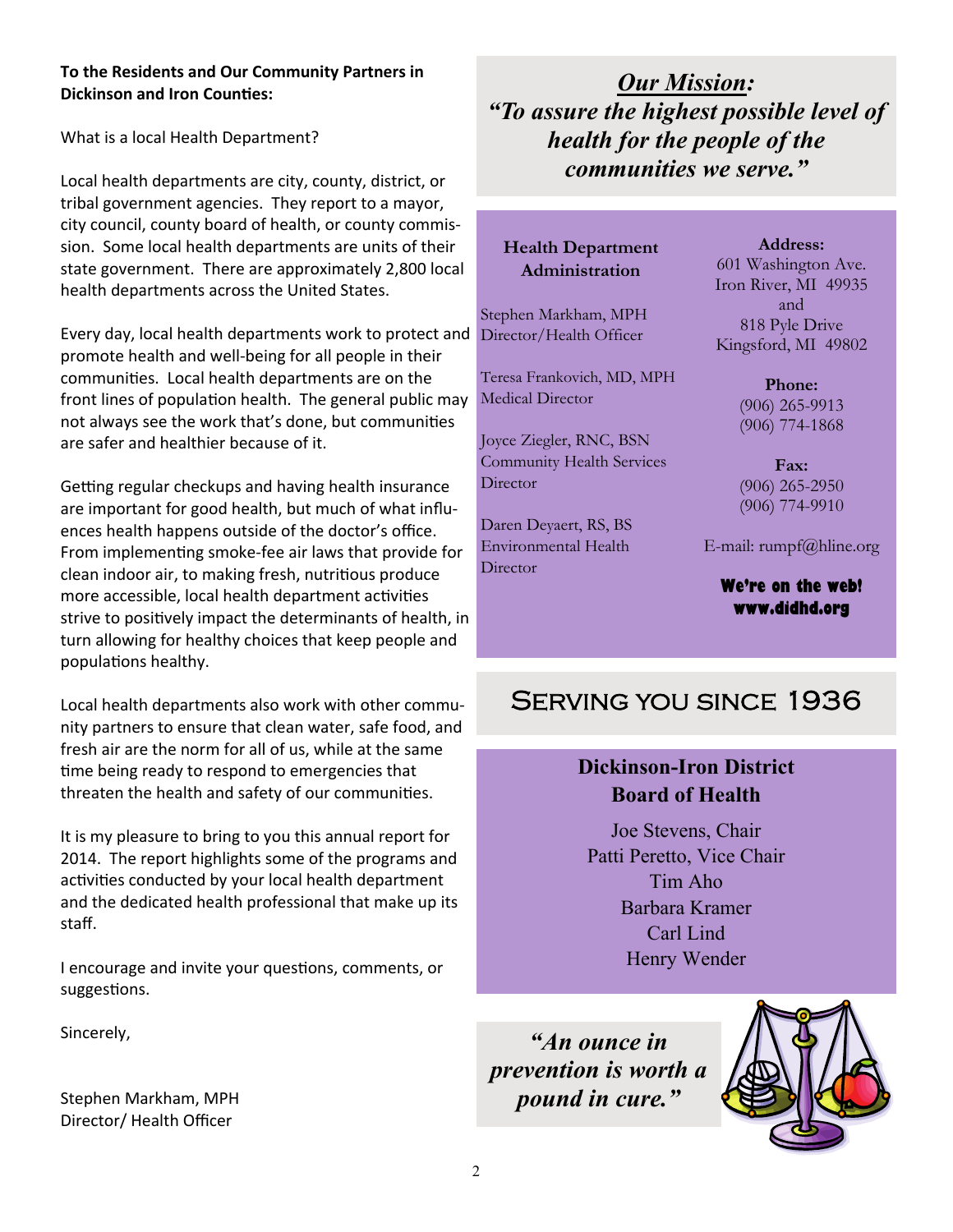# *Health Department Highlights 2014 New Initiatives*

#### *Varnish Program*

During 2013/14, the Dickinson-Iron District Health Department, in cooperation with the Michigan Department of Community Health Oral Health Program, participated in the Varnish! Michigan-Babies Too project. The goal of this initiative is to provide fluoride varnish to children under 3 years of age, who are at high risk for dental decay. Children enrolled in the health department's Women, Infant and Children nutrition program (WIC), were eligible for this new service.

Project services include: a caries risk assessment, parent oral health education, an oral screening, and a fluoride varnish application on all exposed teeth. The screenings and applications were completed by registered nurses, all of whom have completed training in these procedures and have received certification to apply the varnish. The children are eligible to receive up to four fluoride varnish applications per 12 month period. During 2013, 601 children participated in this program!

As part of this project the Health Department contacted local dental offices and developed a list of all dental providers in the area. Children with identified concerns during the screening were referred to these local providers. Families with children enrolled in MI-Child and Healthy Kids were given a list of providers who accepted this insurance.

# *Our Partnership with Great Start CollaboraƟve and the Literacy Program*

The Great Start Collaborative is pleased to announce the "roll out" of the Dolly Parton Imagination Library. The premiere signing event took place on Friday, April 11, 2014 during the Forest Park School District's elementary school carnival. Parents of young children ages 0-5 were able to sign their children up for the Imagination Library. Additional sign up events are scheduled for Dickinson and Iron County children.

The Dolly Parton Imagination Library has been acclaimed as the number one early literacy initiative for supporting children reading at a young age. When children are enrolled in the Imagination Library, free books are mailed to their homes monthly from birth to age 5. Funding and implementation is a collaborative effort between the Great Start Collaborative and the Dickinson-Iron Intermediate School District. Grant applications to support the efforts are in progress. The Dickinson-Iron District Health Department is an active partner in this initiative through our home visiting programs. Children are being enrolled through our home visiting programs and parents are being provided information on reading literacy.

Children who are exposed to books and reading early in life, have a much better chance to become productive, successful, and healthy members of society. The advantages of early literacy are many. Early literacy initiatives are a fine example of cost effective primary prevention. Advantages include: improves

school readiness, leads to academic success, lowers health care costs, improves school attendance, and enhances social and emotional health.

The Imagination Library is a piece of our local Raise a Reader initiative. Book drives recently held brought in more than 5,000 gently used books to be used to re-stock area book mailboxes. There are two mailboxes at our health department offices that are re stocked regularly as children are encouraged to take a book when they visit our offices for appointments.

# *Home VisiƟng Expansion - Healthy Families Upper Peninsula Home VisitaƟon Program*

The health department has added an additional member to it's team of home visitors. Serving both counties, this program is for pregnant families and those with babies less than 3 months old. There are no income restrictions to participate in this voluntary educational program for families. Our goal is to provide support and help parents nurture a positive relationship with their child.

# *KARS - Kids Always Ride Safely*

Upper Peninsula residents who transport children are eligible to participate in the WIC or Extended Family car seat program. The KARS program staff are partnering with the health department to provide car seat education and car seats for our communities families. Appropriate age car seats are available for purchase after an educational session for \$15 to WIC families and \$40 to extended family members/non WIC families. Call our WIC office for dates when the KARS representatives will be at our health department.

# *Children's Special Health Care Services Program (CSHCS)*

A support group for parents with children who have physical medical conditions, complications and issues has been started in Dickinson and Iron Counties. This group provides a support network where parents can share information, resources and guidance to help other families who may benefit from this service/ program.

# *U.P. Wide Smiles Program*

A fluoride rinse program for children in Kindergarten through 5th grades is an initiative funded by the U.P. Wide Smile Program. We are seeing a high rate of cavities with our little ones and by rinsing with fluoride, we should see a decline in the number of cavities our dentists are detecting. Our local Health Department is in partnership with the Superior Health Foundation whose supports this oral health program to local schools in the U.P. This is a weekly rinse program that is conducted and administered throughout the school year.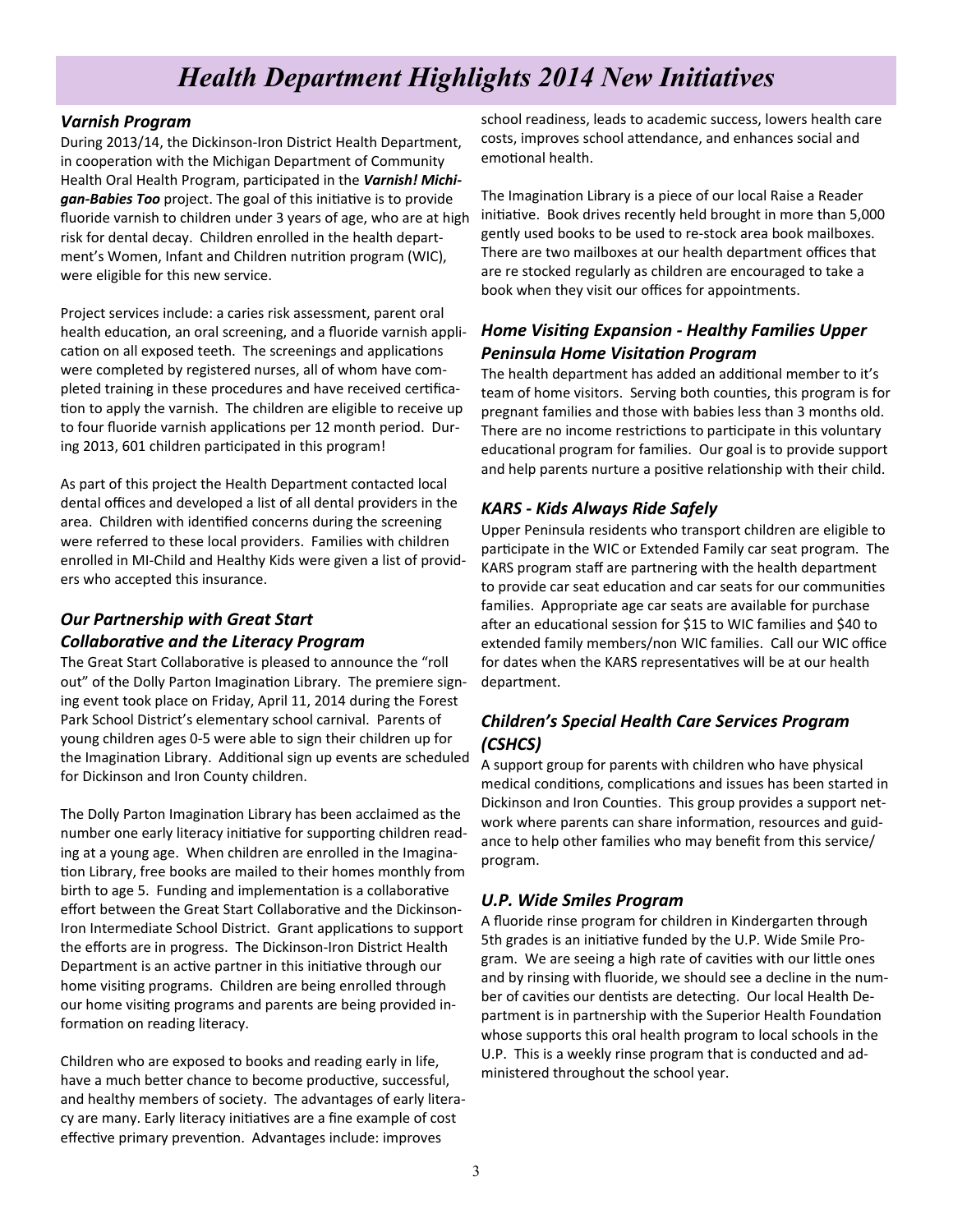# *Public Health Programs Environmental Health Programs*

The health department provides a wide range of services to the general public and special populations. A few of the agency's programs are highlighted below:

**Seasonal Flu Shots:** The Health Department led largescale community clinics for seasonal flu shots in both Dickinson and Iron Counties, in partnership with two hospitals, four schools and Beacon Ambulance. We also had local nurse volunteers and students from schools and colleges.

**WIC:** In 2014, the Women, Infants and Children Program provided nutrition education and supplemental food benefits for more than 1,096 infants, children and pregnant, post-partum and breastfeeding women per month.

**MIHP:** The Maternal Infant Health Program conducted 2,027 visits by registered nurses, registered dietitians and social workers to high-needs families with pregnancies or infants.



#### **Hearing and Vision screening:** More

than 4,024 hearing and vision screenings were conducted in preschools and K-12 schools throughout both counties.

**Family Planning:** Family planning clinics in the agency's two offices served 567 clients in 2014, providing clinical exams, education, communicable disease testing and free or affordable birth control.

**BCCCP:** Through the Breast and Cervical Cancer Control Program, 77 low-to-moderate income women age 40 -64 received breast and pelvic exams, pap tests, mammograms, and follow-up treatment as needed.

**Immunizations:** 5,538 vaccines were administered to 3,546 clients.

**Senior Screening:** 80 residents age 60-plus received free health screenings,

referral and follow-up services. Services include: total cholesterol, HDL, glucose, hemoglobin, blood pressure and hemocult screenings.



Environmental health (EH) programs prevent illness from contaminated food, water and other environmental sources.

Permitting, inspections, education, and when necessary, enforcement actions protect the public's health. A few of the EH programs are highlighted below:



## **FOOD SAFETY PRO-**

**GRAM:** The focus of the food program is to assure a safe, clean food product for the public through regular inspections and education. Ef-

forts in this program are key elements in assuring the meals we consume outside of the home are safe. Agency sanitarians conducted 542 evaluations at restaurants, schools and temporary food events in 2014.

## **ON-SITE SEWAGE DISPOSAL MANAGE-**

**MENT:** One of the most important methods of preventing the spread of disease and viral infection is the proper treatment of human wastewater. This program provides guidance and oversight for on-site sewage disposal. Site and soil assessments, construction permitting, and inspections are conducted by Health Department sanitarians to prevent environmental contamination. In 2014, 100 site assessments were completed, and 116 construction permits were issued for new on-site sewage systems.

## **PRIVATE & NON-COMMUNITY WATER:**

A fundamental objective of public health met by these programs is the protection of our lakes, streams and the water we drink. Sanitarians monitor the quality of noncommunity public water supplies such as schools, restaurants and campgrounds. Last year, construction permits for 71 new wells were issued to ensure well construction and water quality requirements were met.

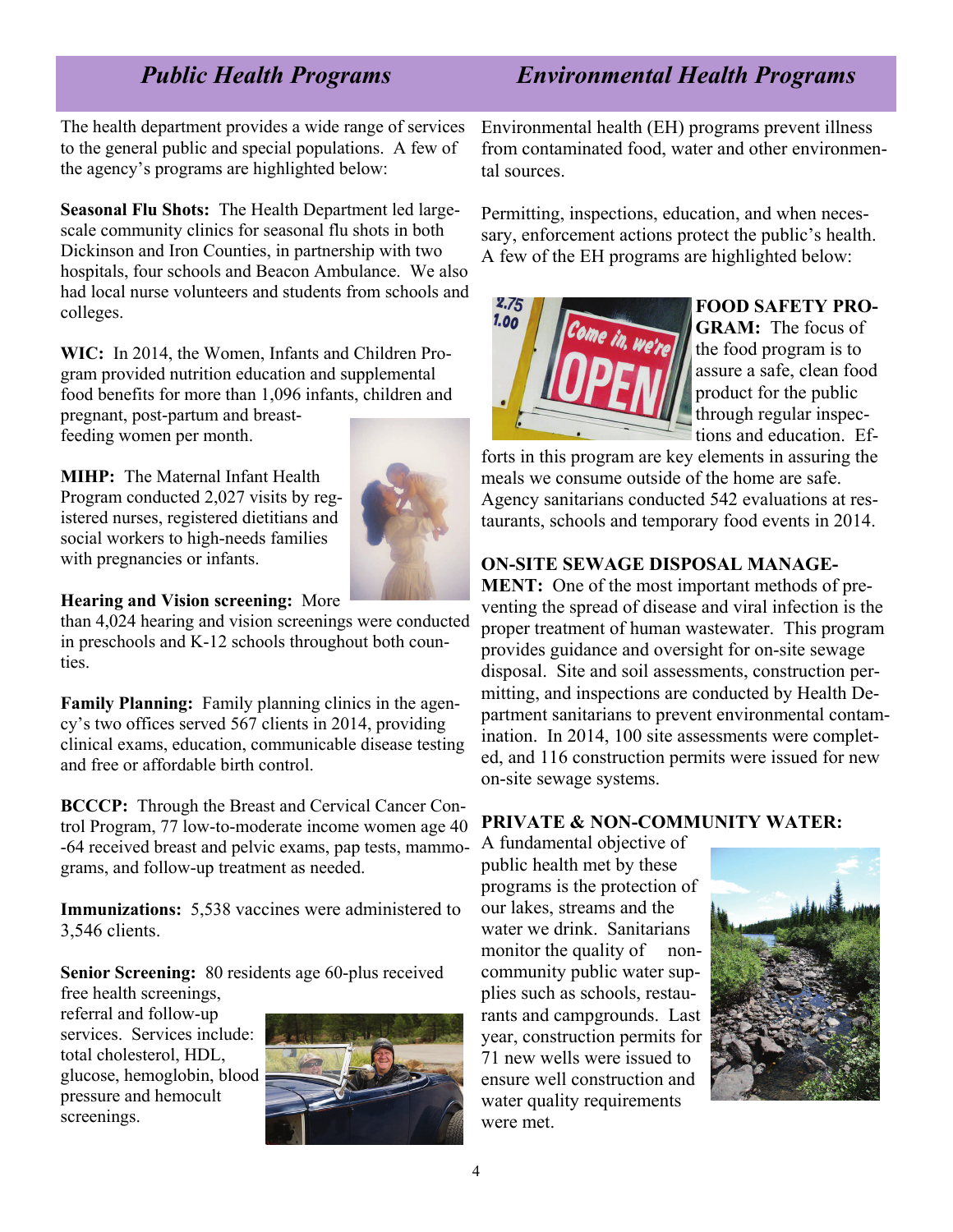# *Community Health Status Indicators*

Local public health departments track, analyze and publicize rates of disease, health care access and utilization rates, demographics and other community health indicators.

Did you know that the population of the Dickinson-Iron County area declined by 6.9% from 2000 to 2012, from 40,610 to 37,807? About 23.4% of local residents are age 65 and older, compared with 14.6% statewide. Broken down even further, the percentage in Dickinson County is 19.5% and in Iron it's 27.3%.

There have been 284 births and 481 deaths in 2012 for the two-county area, that's down from 368 births and 499 deaths in 2008. The leading causes of death - heart disease, cancer, stroke and chronic lower respiratory disease are the same locally for Dickinson and Iron Counties and the trend is similar with U.S. statistics. Michigan, however, appears to have a few more deaths associated with chronic lower respiratory disease than stroke as compared to local and U.S. data.

The Health Department monitors reports from physicians and laboratories of a variety of communicable disease, and is alert to possible disease outbreaks. Below are annual trends for several common conditions, including illnesses such as influenza and chickenpox that can be prevented or reduced through immunization.

#### **Selected Communicable Disease Reports**

| Disease or Disease Group (Dickinson-Iron County Totals)                                    | 2009           | 2010     | 2011           | 2012     | 2013                                                    | 2014           |
|--------------------------------------------------------------------------------------------|----------------|----------|----------------|----------|---------------------------------------------------------|----------------|
| Food-borne illnesses (Campylobacter, Cryptosporidiosis, Giardia,<br>Salmonella)            | 9              | 20       | 21             | 19       | 13                                                      | 12             |
| Flu-Like Disease (Includes self reported "flu-like" symptoms &<br>reported positive cases) | 2542           | 2272     | 2146           | 1971     | <b>Reported</b><br>Positive<br>Influenza<br>only $-155$ | 1773           |
| Meningitis (Aseptic and Bacterial)                                                         | 3              | $\theta$ | $\overline{7}$ |          | $\Omega$                                                | $\overline{2}$ |
| Varicella (Chickenpox)                                                                     | 19             | 7        | $\Omega$       | $\theta$ | $\overline{2}$                                          | $\overline{0}$ |
| Chlamydia                                                                                  | 58             | 55       | 70             | 83       | 54                                                      | 65             |
| Hepatitis C (Acute and Chronic)                                                            | 17             | 15       | 36             | 19       | 60                                                      | 36             |
| Lyme Disease                                                                               | $\overline{4}$ | 3        | $\overline{4}$ | 5        | 19                                                      | 17             |



**2014 Expenses by Division:** 

| <b>Agency Support</b>            | \$626,045   |
|----------------------------------|-------------|
| <b>Community Health Programs</b> | \$1,688,277 |
| <b>Environmental Health</b>      | \$391,725   |
| <b>Total</b>                     | \$2,706,047 |

# *Finance Report*

#### **2014 Revenues by Source:**

| Fees & License             | \$209,312   |
|----------------------------|-------------|
| <b>Insurance-3rd Party</b> | \$1,004,662 |
| Fed/State Funding          | \$936,766   |
| <b>Local Effort</b>        | \$435,415   |
| Other                      | \$119,892   |
| <b>Total</b>               | \$2,706,047 |
|                            |             |